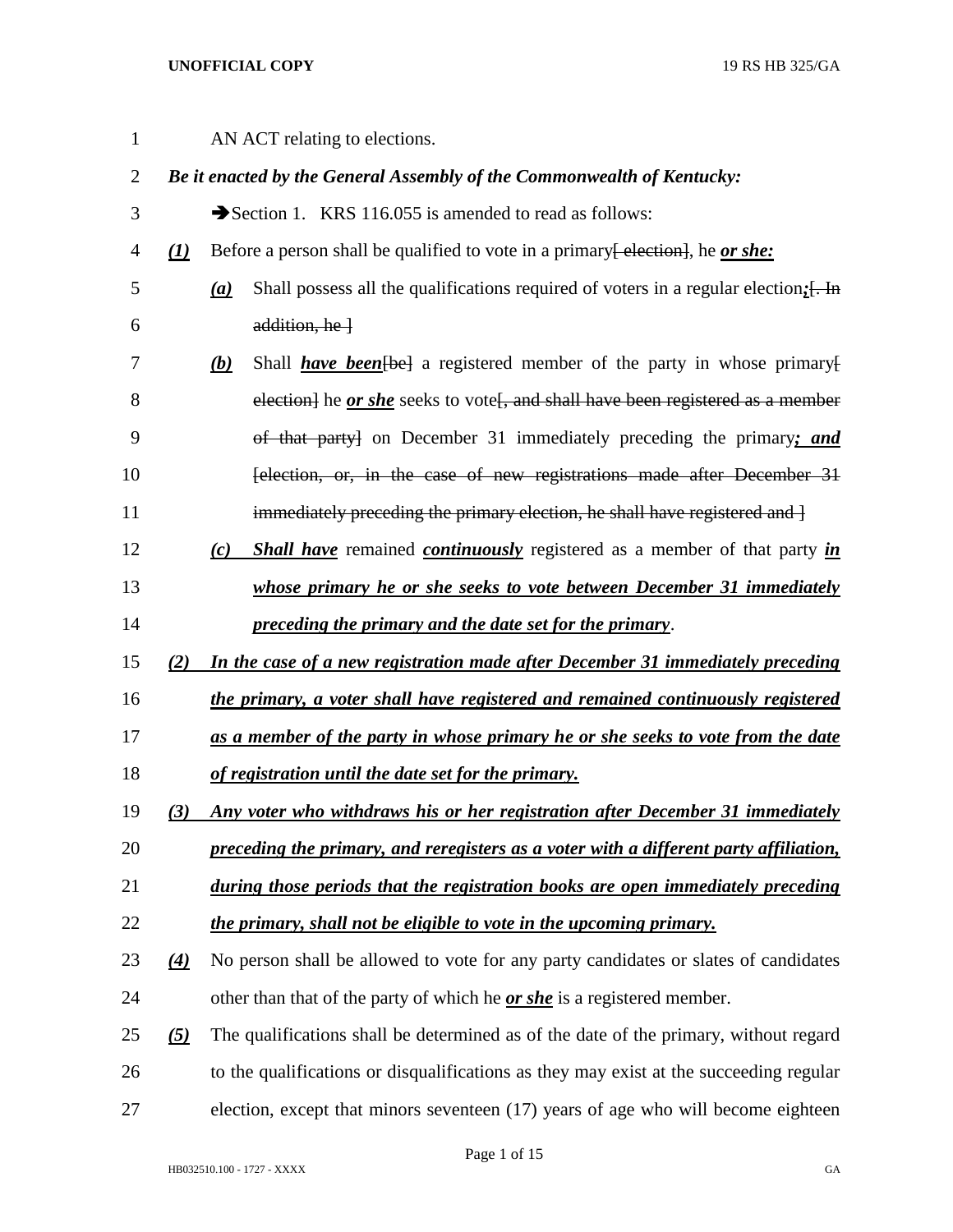(18) years of age on or before the day of the regular election shall be entitled to vote in the primary if otherwise qualified. However, any registered voter, whether registered as a member of a party, political organization, political group, or as an independent, shall be qualified to vote in primary elections for candidates listed in all nonpartisan races.

6  $\rightarrow$  Section 2. KRS 117.085 is amended to read as follows:

 (1) All requests for an application for a mail-in absentee ballot may be transmitted by telephone, facsimile machine, by mail, by electronic mail, or in person. The county 9 clerk shall transmit all applications for a mail-in absentee ballot by mail to the voter *by mail, electronic mail,* or in person at the option of the voter, except as provided in paragraph (b) of this subsection. The mail-in absentee ballot application may be requested by the voter or the spouse, parents, or children of the voter, but 13 shall be restricted to the use of the voter. Except for qualified voters who apply pursuant to the requirements of KRS 117.075 and 117.077, those who are incarcerated in jail but have yet to be convicted, those who are uniformed-service voters as defined in KRS 117A.010 that are confined to a military base on election day, and persons who qualify under paragraph (a)7. of this subsection, mail-in absentee ballots shall not be mailed to a voter's residential address located in the county in which the voter is registered. The county clerk shall provide a mail-in absentee ballot, two (2) official envelopes for returning the mail-in absentee ballot, and instructions for voting to a voter who presents a completed application for mail- in absentee ballot as provided in this section and who is properly registered as stated 23 in his or her mail-in absentee ballot application.

 (a) A qualified voter may apply to cast his or her vote by mail-in absentee ballot if the *completed* application is received not later than the close of business 26 hours seven (7) days before the election, and if the voter is:

27 1. [Permitted to vote by a mail-in absentee ballot pursuant to KRS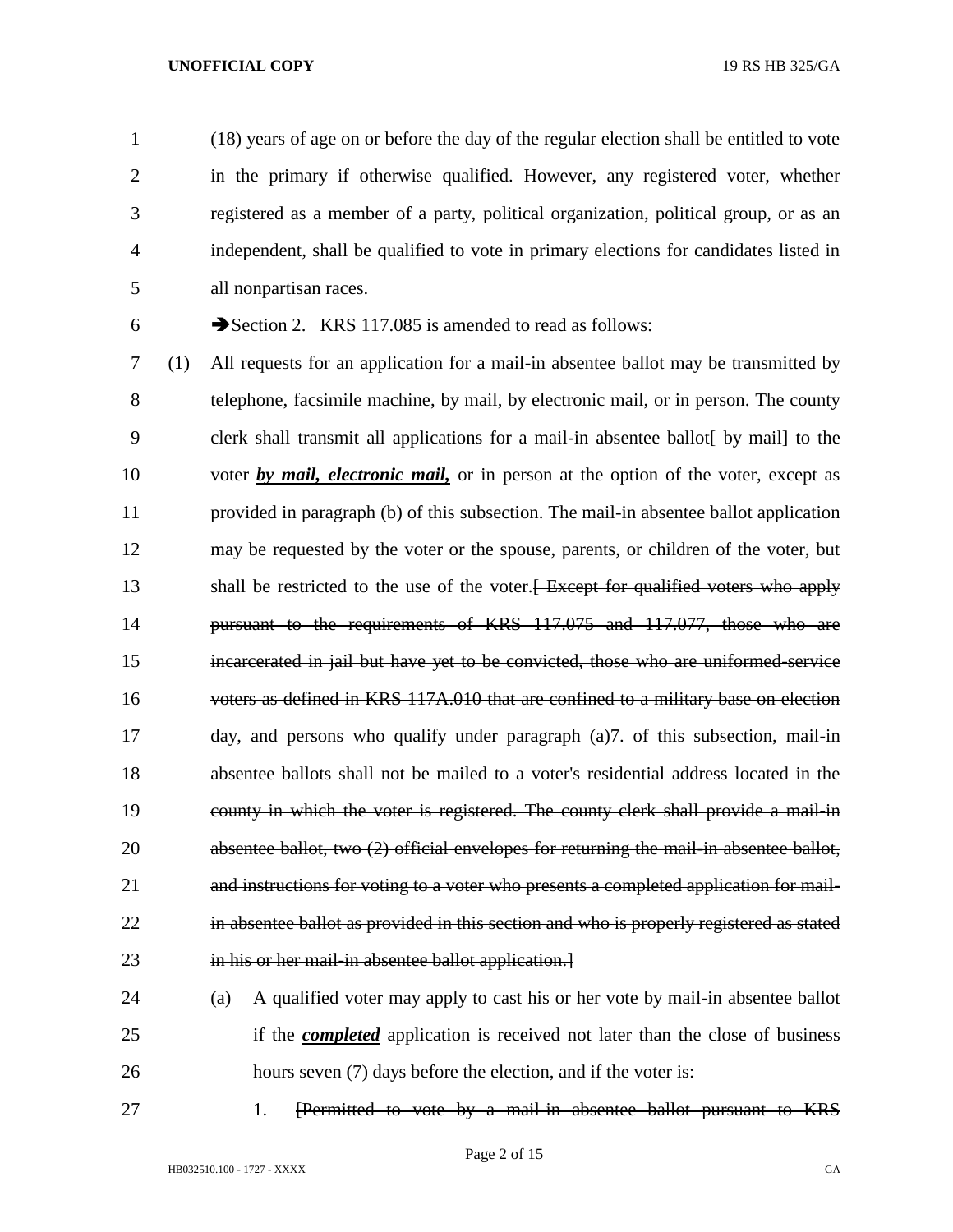| $\mathbf{1}$   |     | 117.075;                                                                                    |
|----------------|-----|---------------------------------------------------------------------------------------------|
| $\overline{2}$ |     | A resident of Kentucky who is a covered voter as defined in KRS<br>$2 +$                    |
| 3              |     | 117A.010;                                                                                   |
| $\overline{4}$ |     | $2. [3.]$ A student who temporarily resides outside the county of his or her                |
| 5              |     | residence;                                                                                  |
| 6              |     | 3.[4.] Incarcerated in jail and charged with a crime, but has not been convicted            |
| 7              |     | of the crime;                                                                               |
| 8              |     | 4.[5.] Changing or has changed his or her place of residence to a different state           |
| 9              |     | while the registration books are closed in the new state of residence                       |
| 10             |     | before an election of electors for President and Vice President of the                      |
| 11             |     | United States, in which case the voter shall be permitted to cast a mail-in                 |
| 12             |     | absentee ballot for electors for President and Vice President of the                        |
| 13             |     | United States only;                                                                         |
| 14             |     | 5.[6.] Temporarily residing outside the state but still eligible to vote in this            |
| 15             |     | state;                                                                                      |
| 16             |     | $\underline{6.}$ [7.] Prevented from voting in person at the polls on election day and from |
| 17             |     | casting an in-person absentee ballot in the county clerk's office on all                    |
| 18             |     | days in-person absentee voting is conducted because his or her                              |
| 19             |     | employment location requires him or her to be absent from the county of                     |
| 20             |     | his or her residence all hours and all days in-person absentee voting is                    |
| 21             |     | conducted in the county clerk's office; [-or]                                               |
| 22             |     | <b>7.</b> [8.] A participant in the Secretary of State's crime victim address               |
| 23             |     | confidentiality protection program as authorized by KRS 14.312; or                          |
| 24             |     | Not able to appear at the polls on election day on the account of age,<br>8.                |
| 25             |     | disability, or illness, and who has not been declared mentally disabled                     |
| 26             |     | by a court of competent jurisdiction.                                                       |
| 27             | (b) | Residents of Kentucky who are covered voters as defined in KRS 117A.010                     |

Page 3 of 15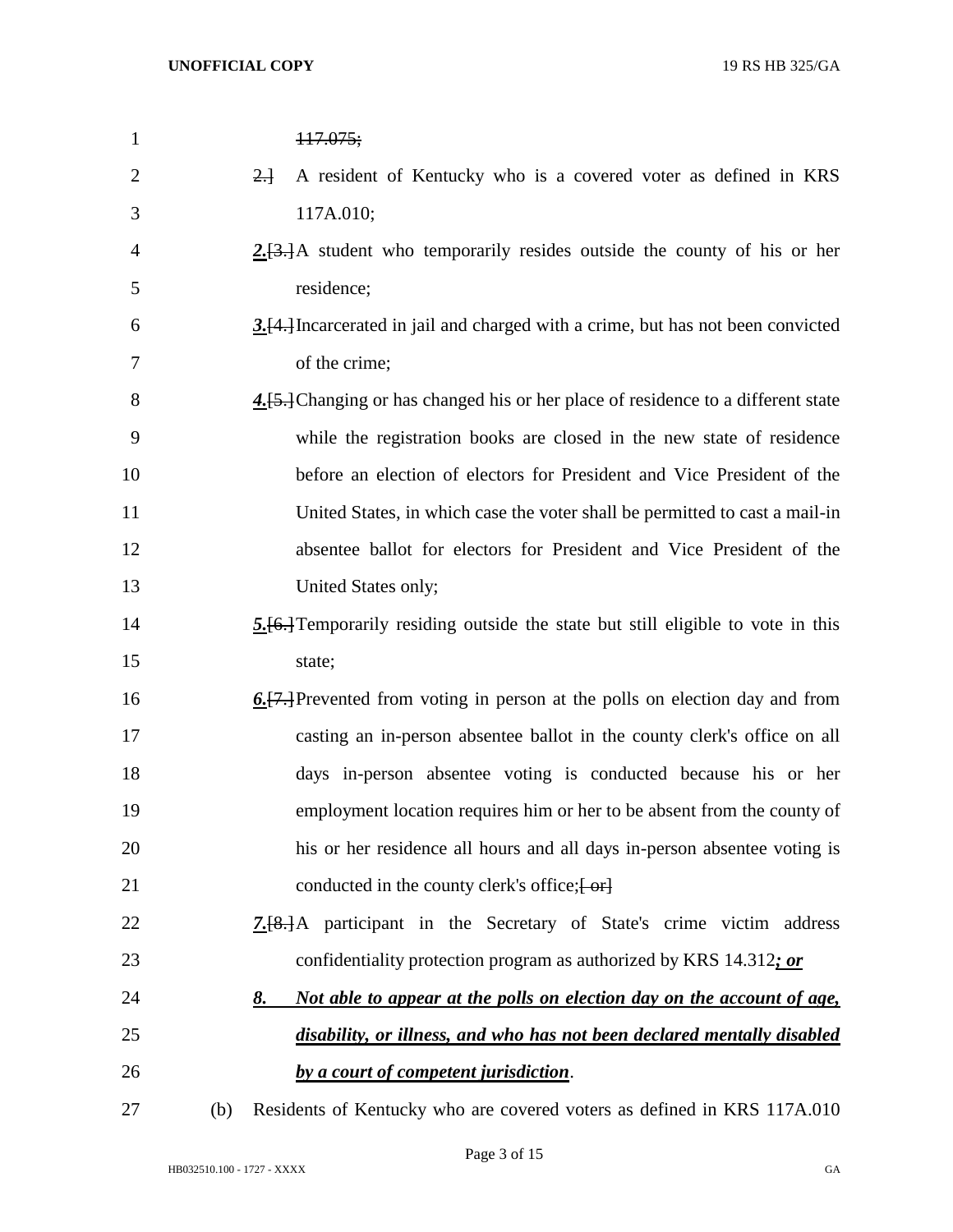may apply for a mail-in absentee ballot by means of the federal post-card application, which may be transmitted to the county clerk's office by mail, by facsimile machine, or by means of the electronic transmission system established under KRS 117A.030(4). The federal post-card application may be used to register, reregister, and to apply for a mail-in absentee ballot. If the federal post-card application is received at any time not less than seven (7) days before the election, the county clerk shall affix his or her seal to the application form upon receipt.

 (c) In-person absentee voting shall be conducted in the county clerk's office or other place designated by the county board of elections and approved by the State Board of Elections during normal business hours for at least the twelve (12) working days before the election. A county board of elections may permit in-person absentee voting to be conducted on a voting machine for a period 14 longer than the twelve (12) working days before the election.

 (d) [Any qualified voter in the county of his or her residence who is not permitted to vote by a mail-in absentee ballot under paragraph (a) of this subsection who 17 will be absent from the county of his or her residence on any election day may, at any time during normal business hours on those days in-person absentee voting is conducted in the county clerk's office, make application in person to 20 the county clerk to cast an in-person absentee vote on a voting machine in the county clerk's office or other place designated by the county board of elections and approved by the State Board of Elections.

 (e)] A qualified voter may, at any time during normal business hours on those days in-person absentee voting is conducted in the county clerk's office, make application in person to the county clerk to vote on a voting machine in the county clerk's office or other place designated by the county board of elections and approved by the State Board of Elections, if the voter:

Page 4 of 15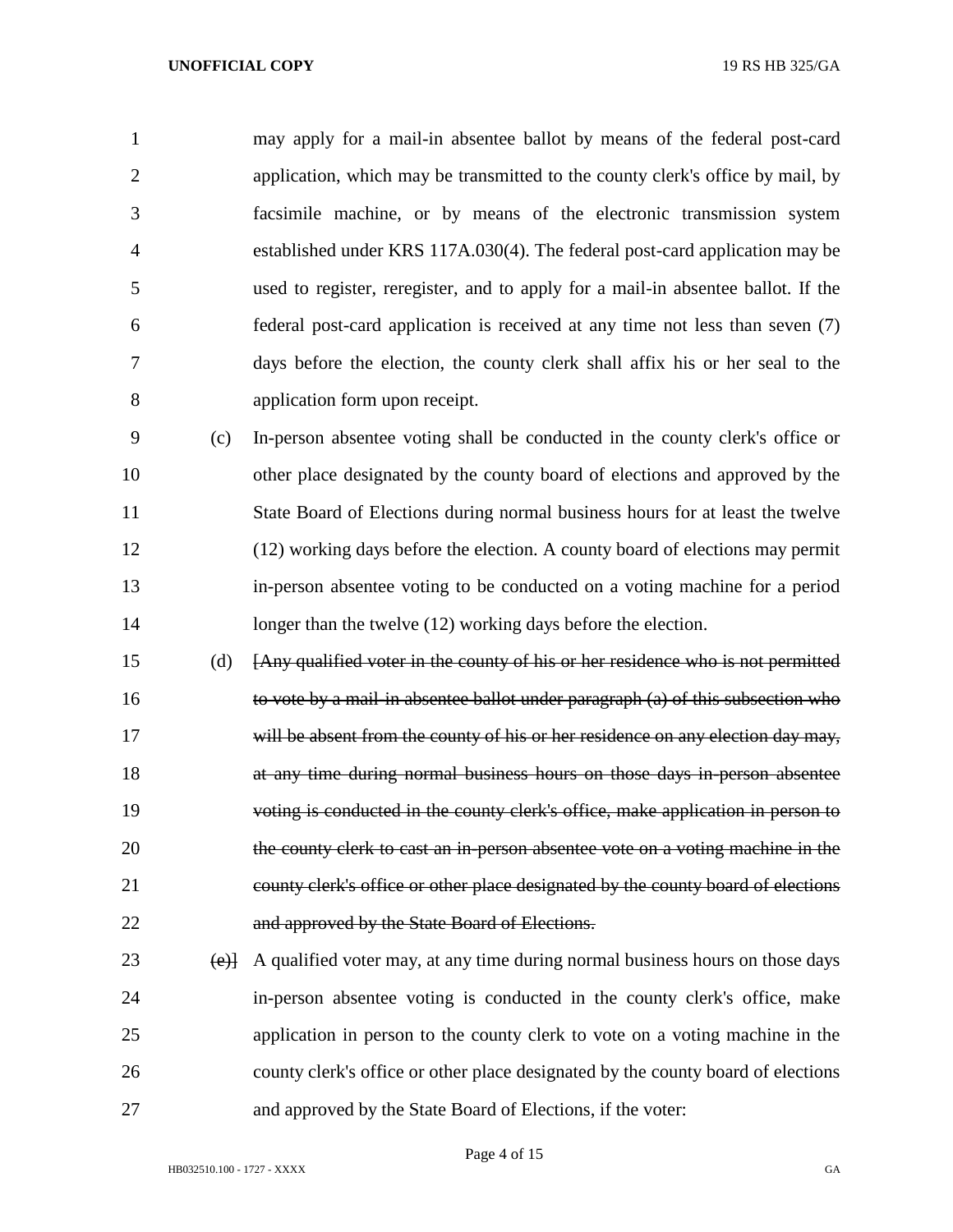| $\mathbf{1}$   | 1.          | Is a resident of Kentucky who is a covered voter as defined in KRS                |
|----------------|-------------|-----------------------------------------------------------------------------------|
| $\overline{2}$ |             | 117A.010, who will be absent from the county of his or her residence on           |
| 3              |             | any election day;                                                                 |
| $\overline{4}$ | 2.          | Is a student who temporarily resides outside the county of his or her             |
| 5              |             | residence;                                                                        |
| 6              | 3.          | Has surgery, or whose spouse has surgery, scheduled that will require             |
| 7              |             | hospitalization on election day;                                                  |
| 8              | 4.          | Temporarily resides outside the state, but is still eligible to vote in this      |
| 9              |             | state and will be absent from the county of his or her residence on any           |
| 10             |             | election day;                                                                     |
| 11             | 5.          | Is a resident of Kentucky who is a uniformed-service voter as defined in          |
| 12             |             | KRS 117A.010 confined to a military base on election day, learns of that          |
| 13             |             | confinement within seven (7) days or less of an election, and is not              |
| 14             |             | eligible for a mail-in absentee ballot under this subsection;                     |
| 15             | 6.          | Is in her last trimester of pregnancy at the time she wishes to vote under        |
| 16             |             | this paragraph. The application form for a voter under this subparagraph          |
| 17             |             | shall be prescribed by the State Board of Elections, which shall contain          |
| 18             |             | the woman's sworn statement that she is in fact in her last trimester of          |
| 19             |             | pregnancy at the time she wishes to vote; [ or]                                   |
| 20             | 7.          | Has not been declared mentally disabled by a court of competent                   |
| 21             |             | jurisdiction and, on account of age, disability, or illness, is not able to       |
| 22             |             | appear at the polls on election day; or                                           |
| 23             | <u>8.</u>   | Is not permitted to vote by a mail-in absentee ballot under paragraph             |
| 24             |             | (a) of this subsection, but who will be absent from the county of his or          |
| 25             |             | her residence on election day.                                                    |
| 26             | $(e)$ $(f)$ | Voters who change their place of residence to a different state while the         |
| 27             |             | registration books are closed in the new state of residence before a presidential |

Page 5 of 15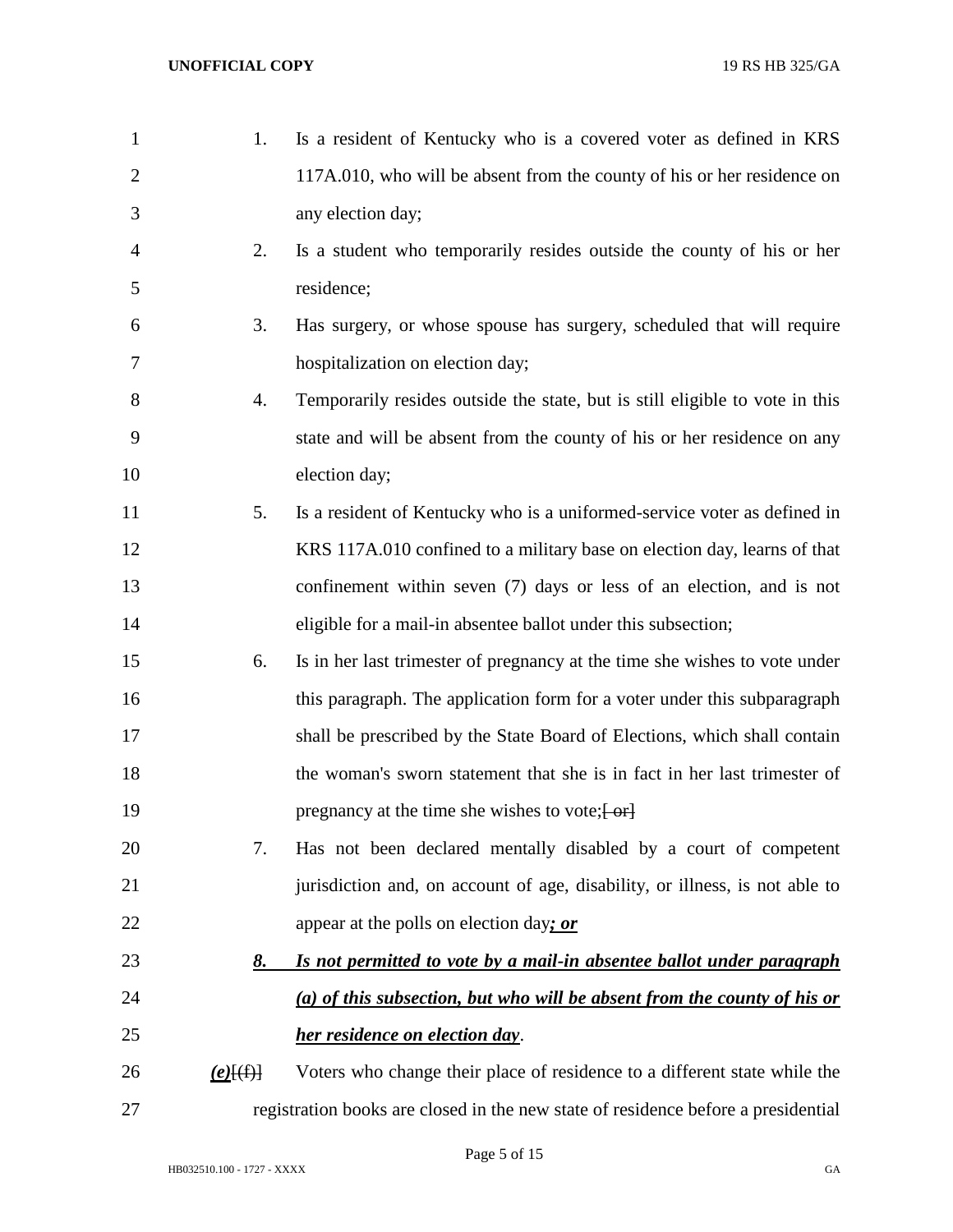election shall be permitted to cast an in-person absentee ballot for President and Vice President only, by making application in person to the county clerk to vote on a voting machine in the county clerk's office or other place designated by the county board of elections and approved by the State Board of Elections, up to the close of normal business hours on the day before the election.

 *(f)*[(g)] Any member of the county board of elections, any precinct election officer appointed to serve in a precinct other than that in which he or she is registered, any alternate precinct election officer, any deputy county clerk, any staff for the State Board of Elections, and any staff for the county board of elections may vote on a voting machine in the county clerk's office or other place designated by the county board of elections, and approved by the State Board of Elections, up to the close of normal business hours on the day before the election. The application form for those persons shall be prescribed by the State Board of Elections and, in the case of application by precinct election officers, shall contain a verification of appointment signed by a member of the county board of elections. If an alternate precinct election officer or a precinct election officer appointed to serve in a precinct other than that in which he or she is registered receives his or her appointment while in-person absentee voting is being conducted in the county, the officer may vote on a voting machine in the county clerk's office or other place designated by the county board of elections, and approved by the State Board of Elections, up to the close of normal business hours on the day before the election. Precinct election officers' verification of appointment shall also contain the date of appointment. The applications shall be restricted to the use of the voter only.

 *(g)*[(h)] The members of the county board of elections or their designees who provide equal representation of both political parties may serve as precinct

Page 6 of 15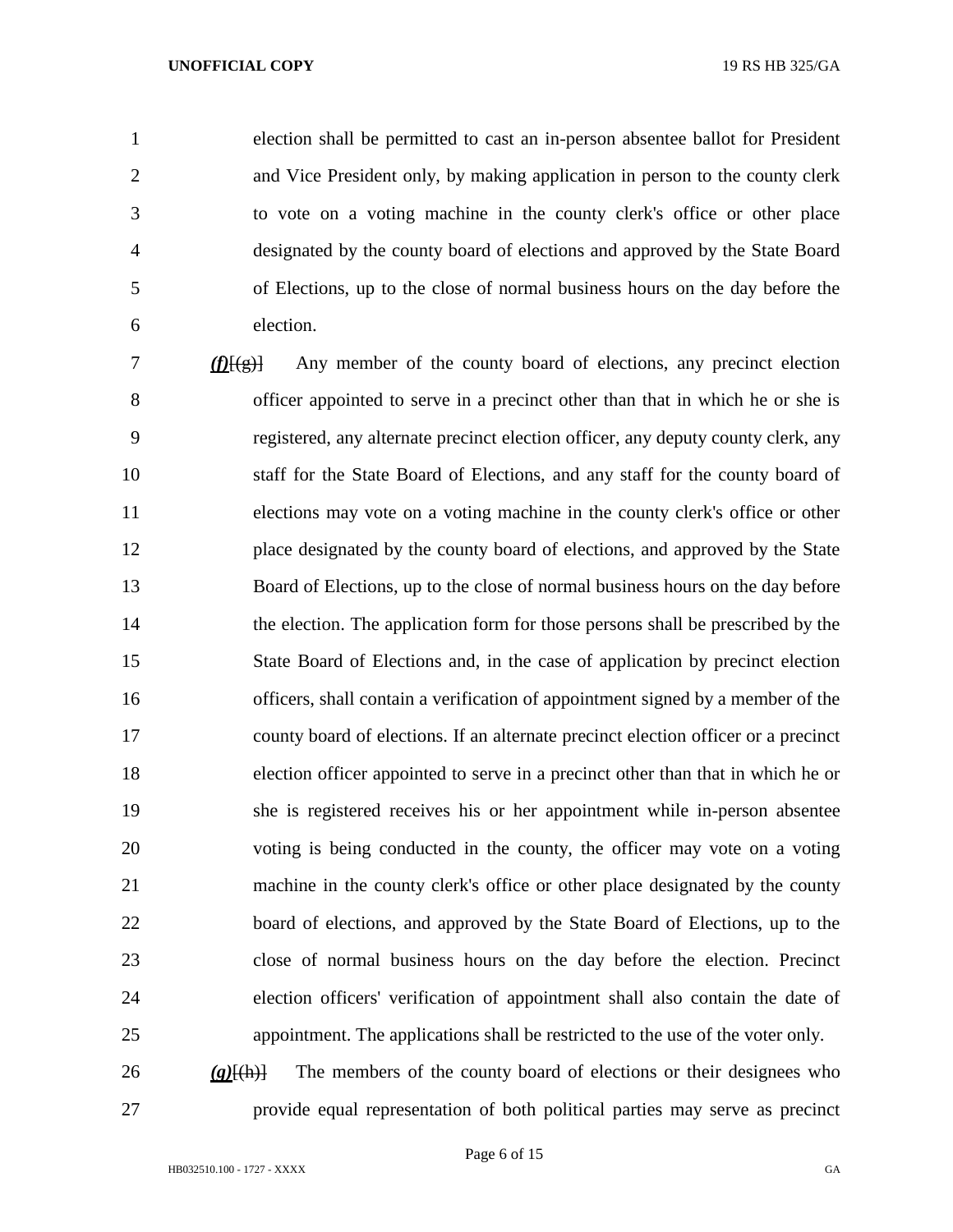election officers, without compensation, for all in-person absentee voting performed on a voting machine in the county clerk's office or other place designated by the county board of elections and approved by the State Board of Elections. If the members of the county board of elections or their designees serve as precinct election officers for the in-person absentee voting, they shall perform the same duties and exercise the same authority as precinct election officers who serve on the day of an election. If the members of the county board of elections or their designees do not serve as precinct election officers for in-person absentee voting, the county clerk or deputy county clerks shall supervise the in-person absentee voting.

*(h)*[(i)] Any individual qualified to appoint challengers for the day of an election may also appoint challengers to observe all in-person absentee voting performed at the county clerk's office or other place designated by the county 14 board of elections, and approved by the State Board of Elections, and those challengers may exercise the same privileges as challengers appointed for observing voting on the day of an election at a regular polling place.

 (2) The county clerk shall type the name of the voter permitted to vote by mail-in absentee ballot on the mail-in absentee ballot application form for that person's use and no other. The mail-in absentee ballot application form shall be in the form prescribed by the State Board of Elections, shall bear the seal of the county clerk, and shall contain the following information: name, residential address, precinct, party affiliation, statement of the reason the person cannot vote in person on election day, statement of where the voter shall be on election day, statement of compliance with residency requirements for voting in the precinct, and the voter's mailing address for a mail-in absentee ballot. The mail-in absentee ballot application form shall be verified and signed by the voter. A notice of the actual penalty provisions in KRS 117.995(2) and (5) shall be printed on the mail-in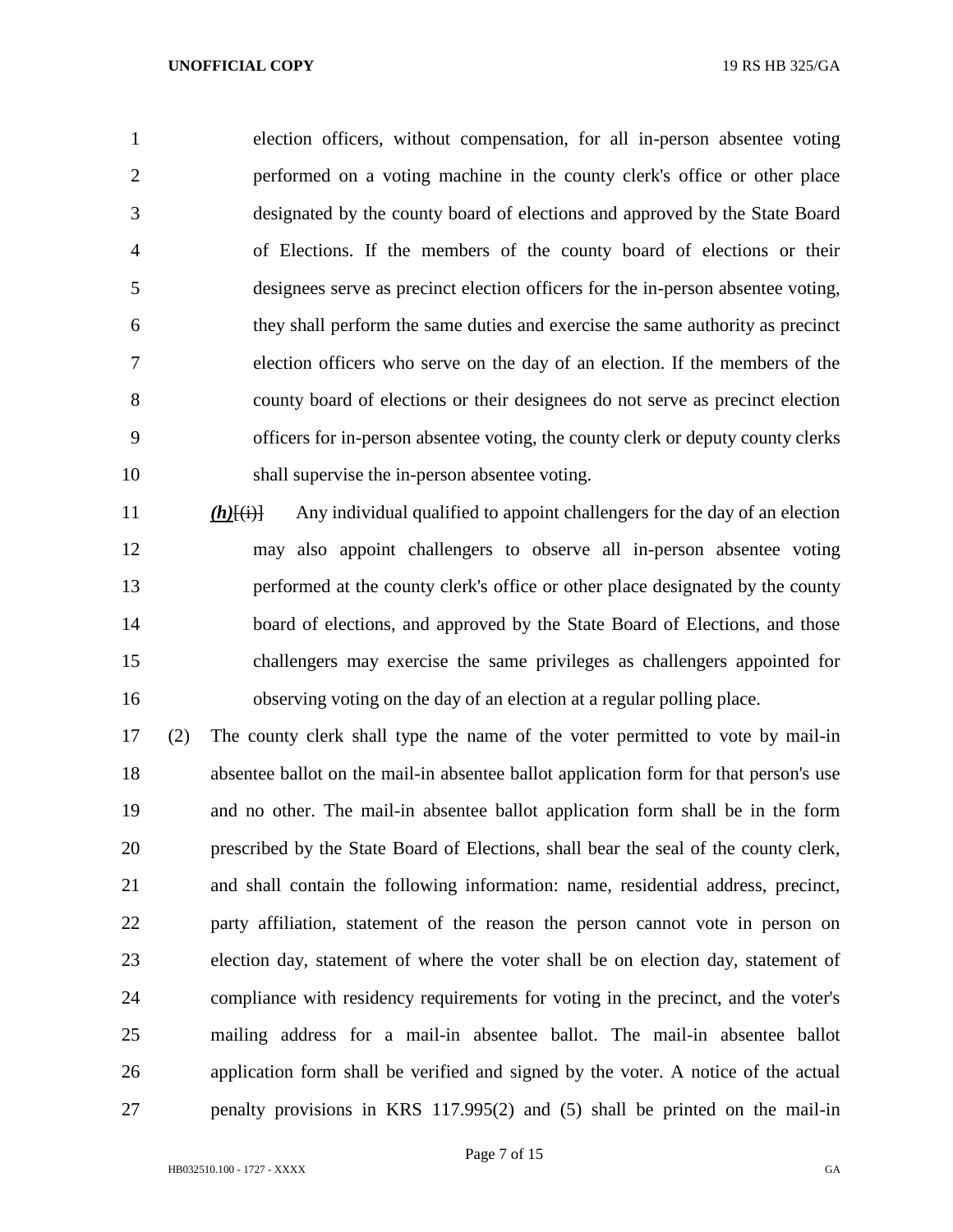absentee ballot application form.

 (3) If the county clerk finds that the voter is properly registered as stated in his or her mail-in absentee ballot application form and qualifies to receive a mail-in absentee ballot by mail, he or she shall mail to the voter a mail-in absentee ballot, two (2) official envelopes for returning the mail-in absentee ballot, and instructions for voting. The county clerk shall complete a postal form for a certificate of mailing for mail-in absentee ballots mailed within the fifty (50) states, and it shall be stamped by the postal service when the mail-in absentee ballots are mailed. A mail-in absentee ballot may be transmitted by facsimile machine or by the electronic transmission system established under KRS 117A.030(4) to a covered voter as defined in KRS 117A.010. The covered voter shall be notified of the options for transmittal of the mail-in absentee ballot, and the mail-in absentee ballot shall be transmitted by the method chosen for receipt by the resident of Kentucky who is a covered voter.

 (4) Mail-in absentee ballots which are requested prior to the printing of the mail-in absentee ballots shall be mailed or otherwise transmitted as provided in subsection (3) of this section by the county clerk to the voter within three (3) days of the receipt of the printed ballots. Mail-in absentee ballots requested after the receipt of the ballots by the county clerk shall be mailed or otherwise transmitted as provided in subsection (3) of this section to the voter within three (3) days of the receipt of the request.

- (5) The county clerk shall cause mail-in absentee ballots to be printed fifty (50) days prior to each primary or regular election, and forty-five (45) days prior to a special election.
- (6) The outer envelope shall bear the words "Absentee Ballot" and the address and official title of the county clerk and shall provide space for the voter's signature, voting address, precinct number, and signatures of two (2) witnesses if the voter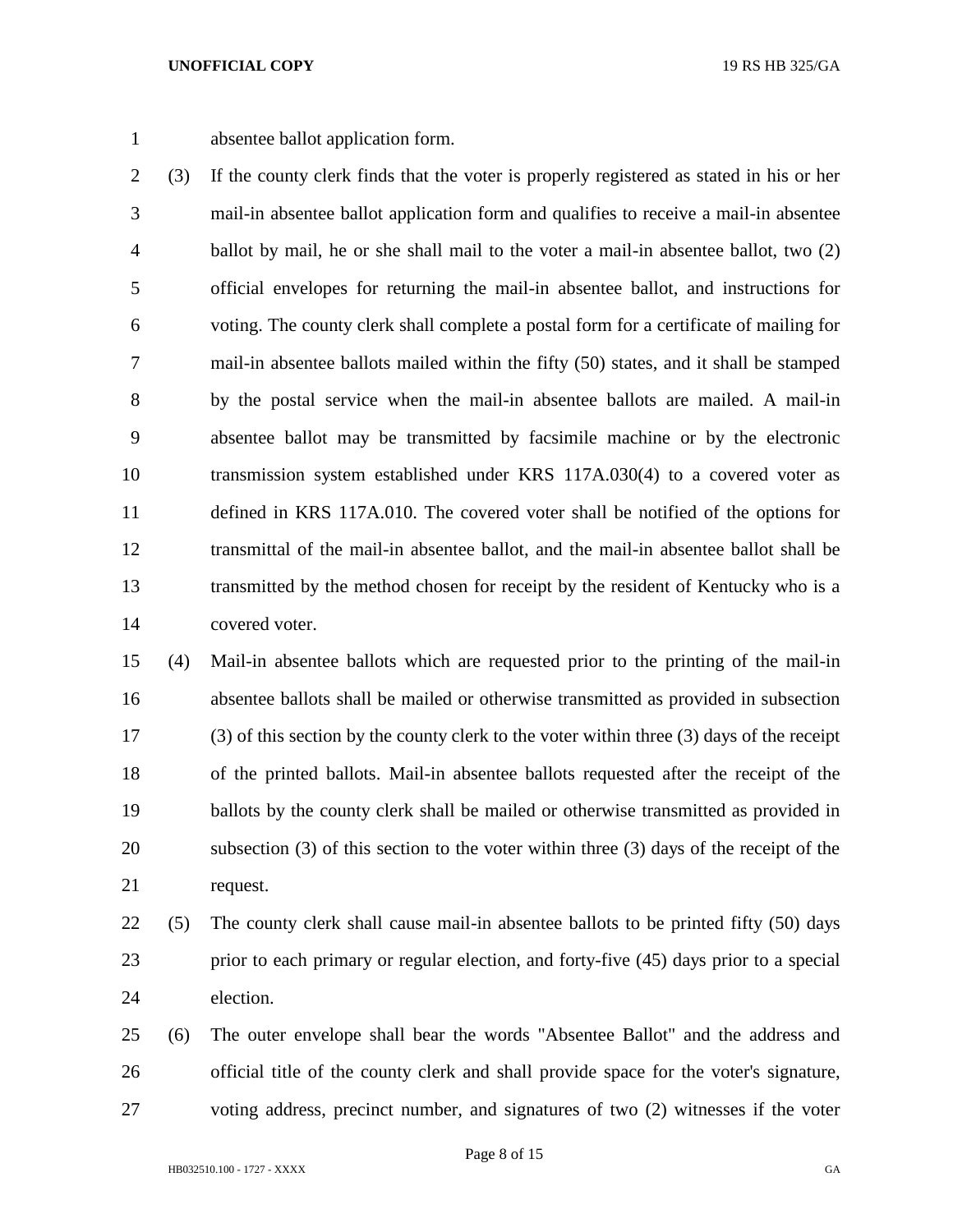signs the form with the use of a mark instead of the voter's signature. A detachable flap on the inner envelope shall provide space for the voter's signature, voting address, precinct number, signatures of two (2) witnesses if the voter signs the form with the use of a mark instead of the voter's signature and notice of penalty provided in KRS 117.995(5). The county clerk shall type the voter's address and precinct number in the upper left hand corner of the outer envelope and of the detachable flap on the inner envelope immediately below the blank space for the voter's signature. The inner envelope shall be blank. The county clerk shall retain the mail- in ballot application form and the postal form required by subsection (3) of this section for twenty-two (22) months after the election.

 (7) Any person who has received a mail-in absentee ballot by mail but who knows at least seven (7) days before the date of the election that he or she will be in his or her county of residence on election day and who has not voted pursuant to the provisions of KRS 117.086 shall cancel his or her mail-in absentee ballot and vote in person. The voter shall return the mail-in absentee ballot to the county clerk's 16 office no later than seven (7) days prior to the date of the election. Upon the return of the mail-in absentee ballot, the county clerk shall mark on the outer envelope of the sealed ballot or the unmarked ballot the words "Canceled because voter appeared to vote in person." Sealed envelopes so marked shall not be opened. The county clerk shall remove the voter's name from the list of persons who were sent mail-in absentee ballots, and the voter may vote in the precinct in which he or she is properly registered.

 (8) Any voter qualified for a mail-in absentee ballot who does not receive a requested mail-in absentee ballot within a reasonable amount of time shall contact the county clerk, who shall reissue a second mail-in absentee ballot. The county clerk shall keep a record of the mail-in absentee ballots issued and returned by mail, and the in-person absentee voting that is performed on the voting machine in the county clerk's

Page 9 of 15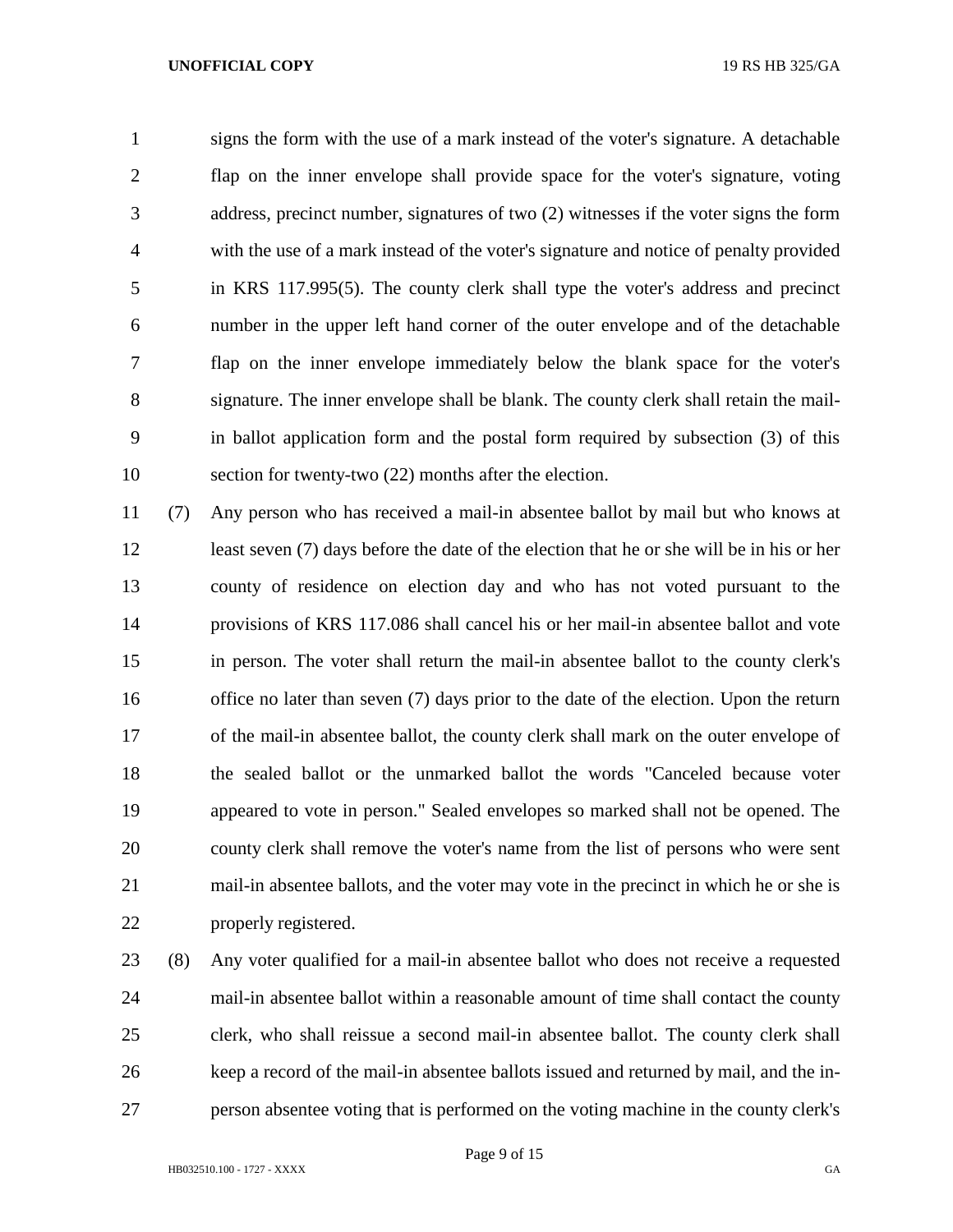office or other place designated by the county board of elections and approved by the State Board of Elections, to verify that only the first voted ballot to be returned by the voter is counted. Upon the return of any ballot after the first ballot is returned, the county clerk shall mark on the outer envelope of the sealed ballot the words "Canceled because ballot reissued."

 (9) Any covered voter as defined in KRS 117A.010 who has received a mail-in absentee ballot but who knows that he or she will be in the county on election day and who has not voted pursuant to the provisions of KRS 117.086 shall cancel his or her mail-in absentee ballot and vote in person. The voter shall return the mail-in absentee ballot to the county clerk's office on or before election day. Upon the return of the mail-in absentee ballot, the county clerk shall mark on the outer envelope of the sealed mail-in absentee ballot or the unmarked mail-in absentee ballot the words "Canceled because voter appeared to vote in person." Sealed envelopes so marked shall not be opened. If the covered voter is unable to return the mail-in absentee ballot to the county clerk's office on or before election day, at the time he or she votes in person, he or she shall sign a written oath as to his or her qualifications on the form prescribed by the State Board of Elections pursuant to KRS 117.245. The county clerk shall remove the voter's name from the list of persons who were sent mail-in absentee ballots, provide the voter with written authorization to vote at the precinct, and the voter may vote in the precinct in which he or she is properly registered.

 (10) Notwithstanding the provisions of the Kentucky Open Records Act, KRS 61.870 to 61.884, the information contained in an application for a mail-in absentee ballot shall not be made public until after the close of business hours on the election day for which the application applies. This subsection shall not prohibit at any time the disclosure, upon request, of the total number of applications for mail-in absentee 27 ballots that have been filed, or the disclosure to the Secretary of State or the State

Page 10 of 15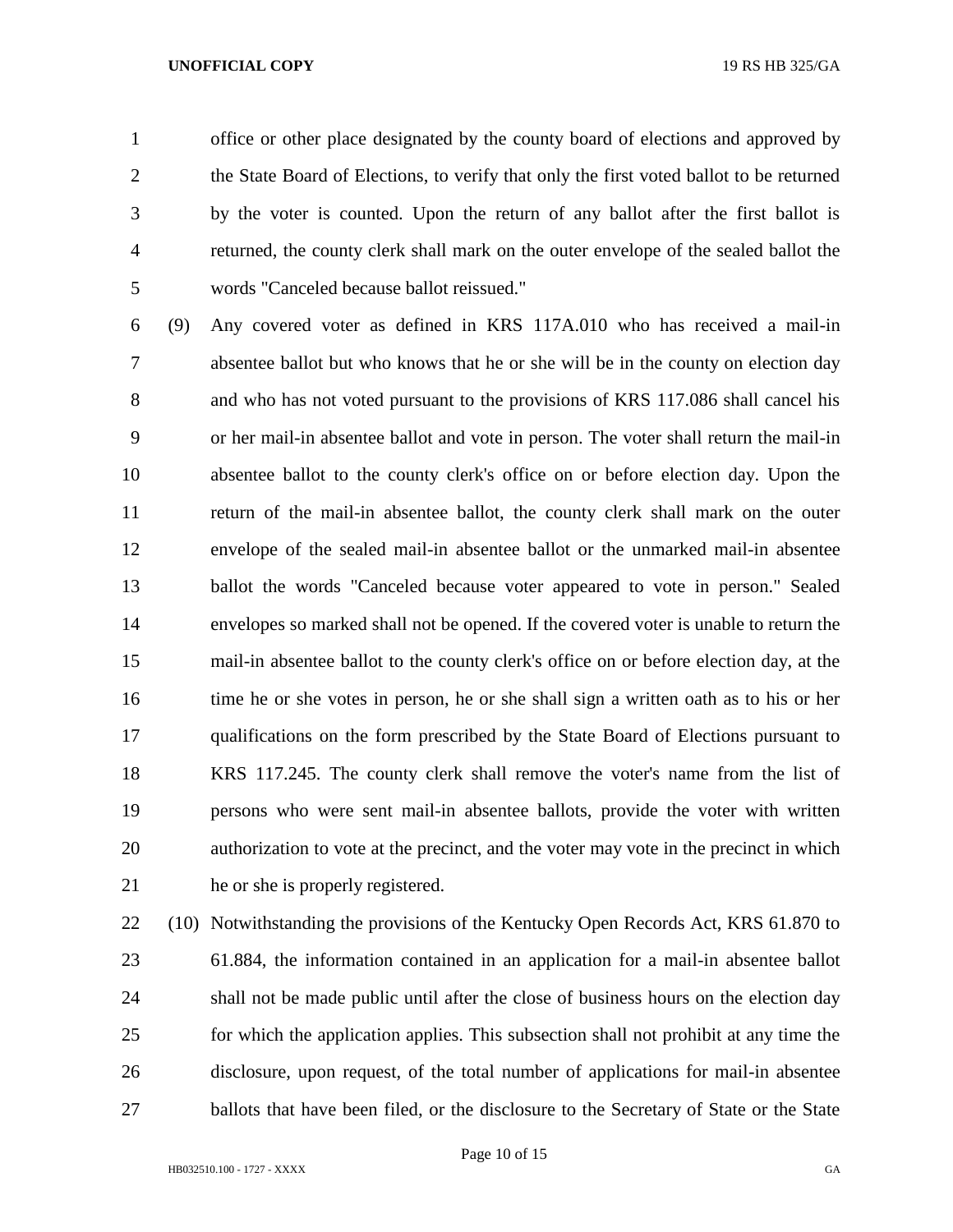| $\mathbf{1}$   | Board of Elections, if requested or if otherwise required by law, of any information              |     |                                                                                                |  |  |
|----------------|---------------------------------------------------------------------------------------------------|-----|------------------------------------------------------------------------------------------------|--|--|
| $\overline{2}$ | in an application for a mail-in absentee ballot.                                                  |     |                                                                                                |  |  |
| 3              |                                                                                                   |     | Section 3. KRS 116.065 is amended to read as follows:                                          |  |  |
| $\overline{4}$ |                                                                                                   |     | Each application for registration, change of affiliation, transfer of registration or absentee |  |  |
| 5              | ballot, as absentee ballots are provided for by <b>Section 2 of this Act</b> [KRS 117.075], shall |     |                                                                                                |  |  |
| 6              | be verified by a written declaration by the applicant that it is made under the penalties of      |     |                                                                                                |  |  |
| $\tau$         | perjury.                                                                                          |     |                                                                                                |  |  |
| 8              |                                                                                                   |     | Section 4. KRS 117.0851 is amended to read as follows:                                         |  |  |
| 9              |                                                                                                   |     | Absentee ballots cast, as provided by KRS $[117.075, 117.077]$ , and 117.085. shall all        |  |  |
| 10             | be tabulated in the same manner, as shall be provided by this chapter.                            |     |                                                                                                |  |  |
| 11             |                                                                                                   |     | Section 5. KRS 117.088 is amended to read as follows:                                          |  |  |
| 12             | (1)                                                                                               |     | For purposes of this section, "blind or visually impaired individual" means an                 |  |  |
| 13             |                                                                                                   |     | individual who:                                                                                |  |  |
| 14             |                                                                                                   | (a) | Has a visual acuity of 20/200 or less in the better eye with correcting lenses or              |  |  |
| 15             |                                                                                                   |     | has a limited field of vision so that the widest diameter of the visual field                  |  |  |
| 16             |                                                                                                   |     | subtends an angle no greater than twenty (20) degrees;                                         |  |  |
| 17             |                                                                                                   | (b) | Has a medically indicated expectation of visual deterioration;                                 |  |  |
| 18             |                                                                                                   | (c) | Has a medically diagnosed limitation in visual functioning that restricts the                  |  |  |
| 19             |                                                                                                   |     | individual's ability to read and write standard print at levels expected of                    |  |  |
| 20             |                                                                                                   |     | individuals of comparable ability;                                                             |  |  |
| 21             |                                                                                                   | (d) | Has been certified as requiring permanent assistance to vote under KRS                         |  |  |
| 22             |                                                                                                   |     | $117.255(5)$ for reason of blindness; or                                                       |  |  |
| 23             |                                                                                                   | (e) | Qualifies to receive assistance to vote under KRS 117.255(2) for reason of                     |  |  |
| 24             |                                                                                                   |     | blindness.                                                                                     |  |  |
| 25             | (2)                                                                                               |     | For purposes of this section, "pilot program" means a program in a county                      |  |  |
| 26             |                                                                                                   |     | containing a consolidated local government or containing a city of the first class for         |  |  |
| 27             |                                                                                                   |     | unassisted voting by blind or visually impaired individuals.                                   |  |  |

Page 11 of 15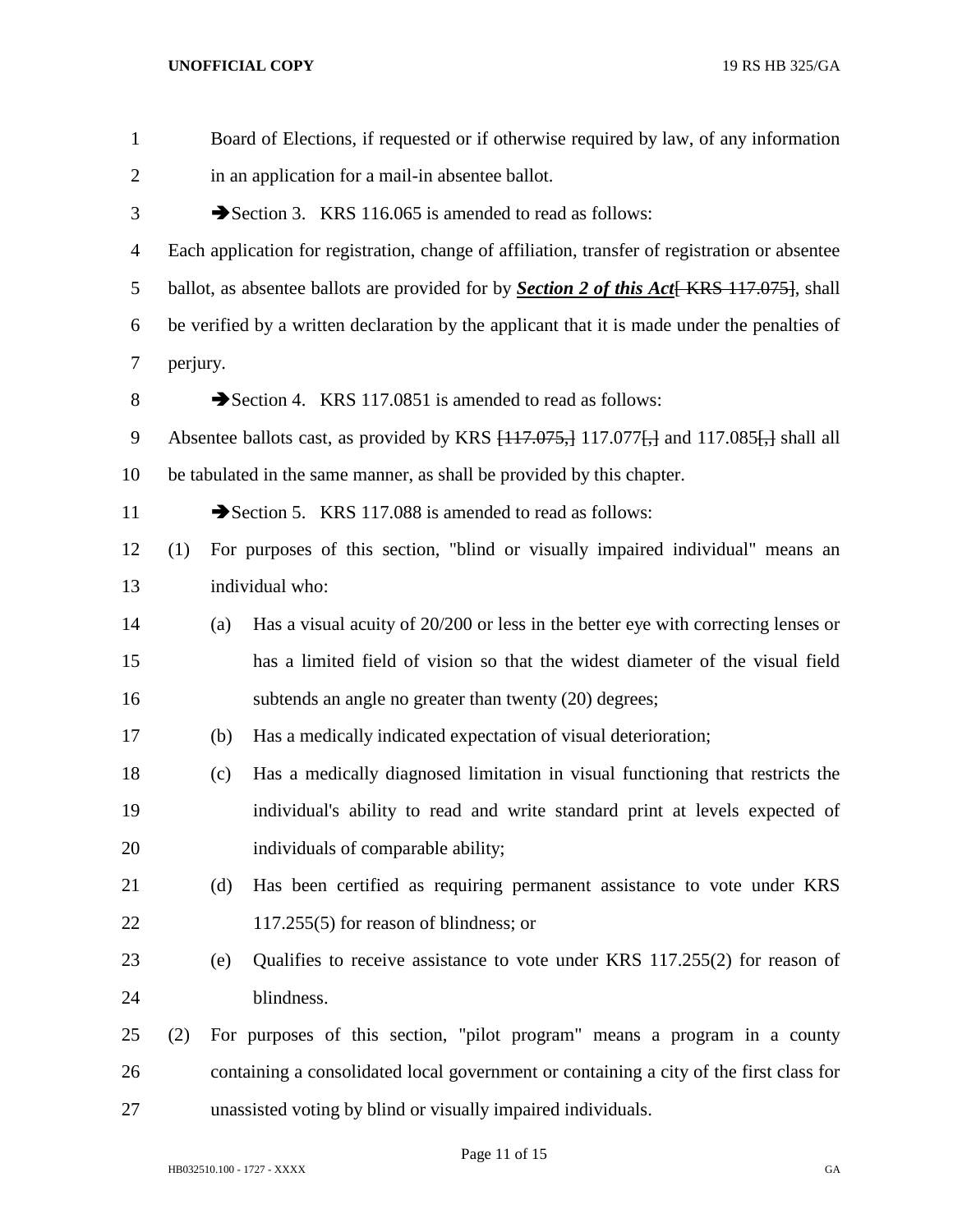(3) A county board of elections in a county containing a consolidated local government or containing a city of the first class may establish a pilot program. As part of this pilot program, the State Board of Elections shall approve the use of voting equipment under KRS 117.379 that is designed to permit blind and visually impaired individuals to vote without assistance, for use beginning in the 2002 general election. No county board of elections in a county containing a consolidated local government or containing a city of the first class shall be required to operate a pilot program.

 (4) The State Board of Elections, if it approves the voting equipment under KRS 117.379, may approve the use of voting equipment designed to permit blind and visually impaired individuals to vote without assistance in as many locations within a county containing a consolidated local government or containing a city of the first class as are designated by the county board of elections.

 (5) A county board of elections in a county containing a consolidated local government or containing a city of the first class shall provide a report to the State Board of Elections after every primary or general election regarding the number of blind or visually impaired individuals that have utilized the voting equipment during the pilot program.

 (6) Notwithstanding the provisions of KRS 116.025, or any other statute to the contrary, a blind or visually impaired voter residing in a county containing a consolidated local government or containing a city of the first class that is operating a pilot program shall be permitted to vote at a location outside the precinct of his or her registration by voting at a location within the county of his or her registration on a voting machine designed to permit blind or visually impaired individuals to vote without assistance, which may include voting at the county clerk's office, or other place designated by the county board of elections, and approved by the State Board of Elections.

Page 12 of 15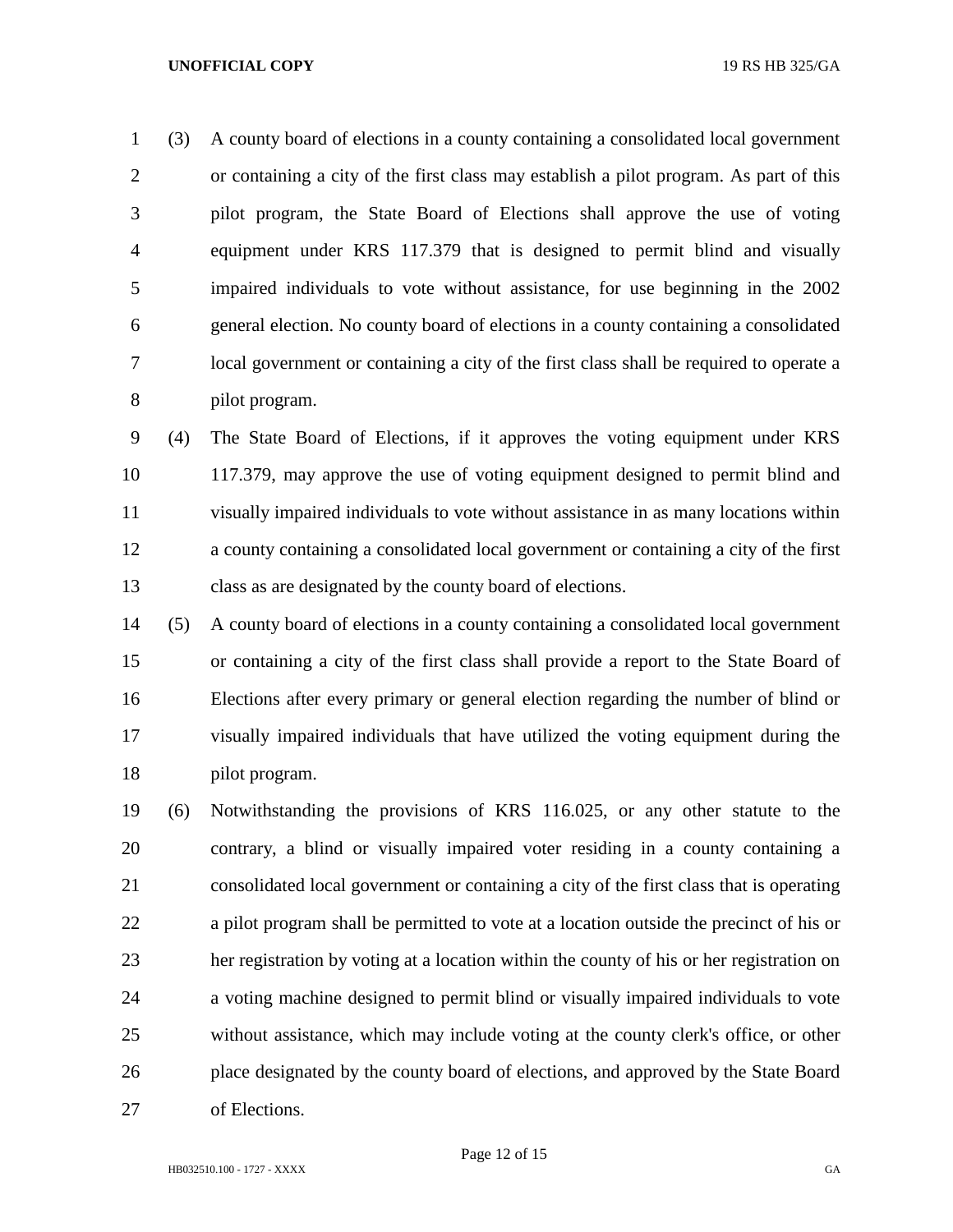(7) Notwithstanding the provisions of KRS[ 117.075,] 117.085, 117.086, or 117.0863 or any other statute to the contrary, a blind or visually impaired individual residing in a county containing a consolidated local government or containing a city of the first class that is operating a pilot program shall be permitted to vote in the location within the county of his or her registration as provided under subsection (6) of this section, on a voting machine designed to permit blind or visually impaired individuals to vote without assistance, at any time during which absentee voting is conducted in the clerk's office or other place designated by the county board of elections during normal business hours on at least any of the twelve (12) working days before the election, and the county board of elections may permit the voting to be conducted on a voting machine for a period longer than the twelve (12) working days before the election prescribed above. An application for those blind or visually impaired individuals wishing to vote on a voting machine approved for use by blind or visually impaired individuals shall be prescribed by the State Board of Elections and shall include the individual's sworn statement that the individual is blind or visually impaired.

 (8) Notwithstanding the requirements of KRS 117.381, or any other statute to the contrary, the State Board of Elections may certify, as a part of the pilot project of a county containing a consolidated local government or containing a city of the first class, voting equipment which utilizes audio recordings, voice-activated technology, or vocal recognition technology to record a vote, and may require such accommodations as would permit a blind or visually impaired voter to cast a vote in secret.

 (9) Notwithstanding the provisions of KRS 117.255, a blind or visually impaired voter residing in a county containing a consolidated local government or containing a city of the first class that is operating a pilot project may cast his or her vote alone and without assistance on a voting machine approved for use by blind or visually

Page 13 of 15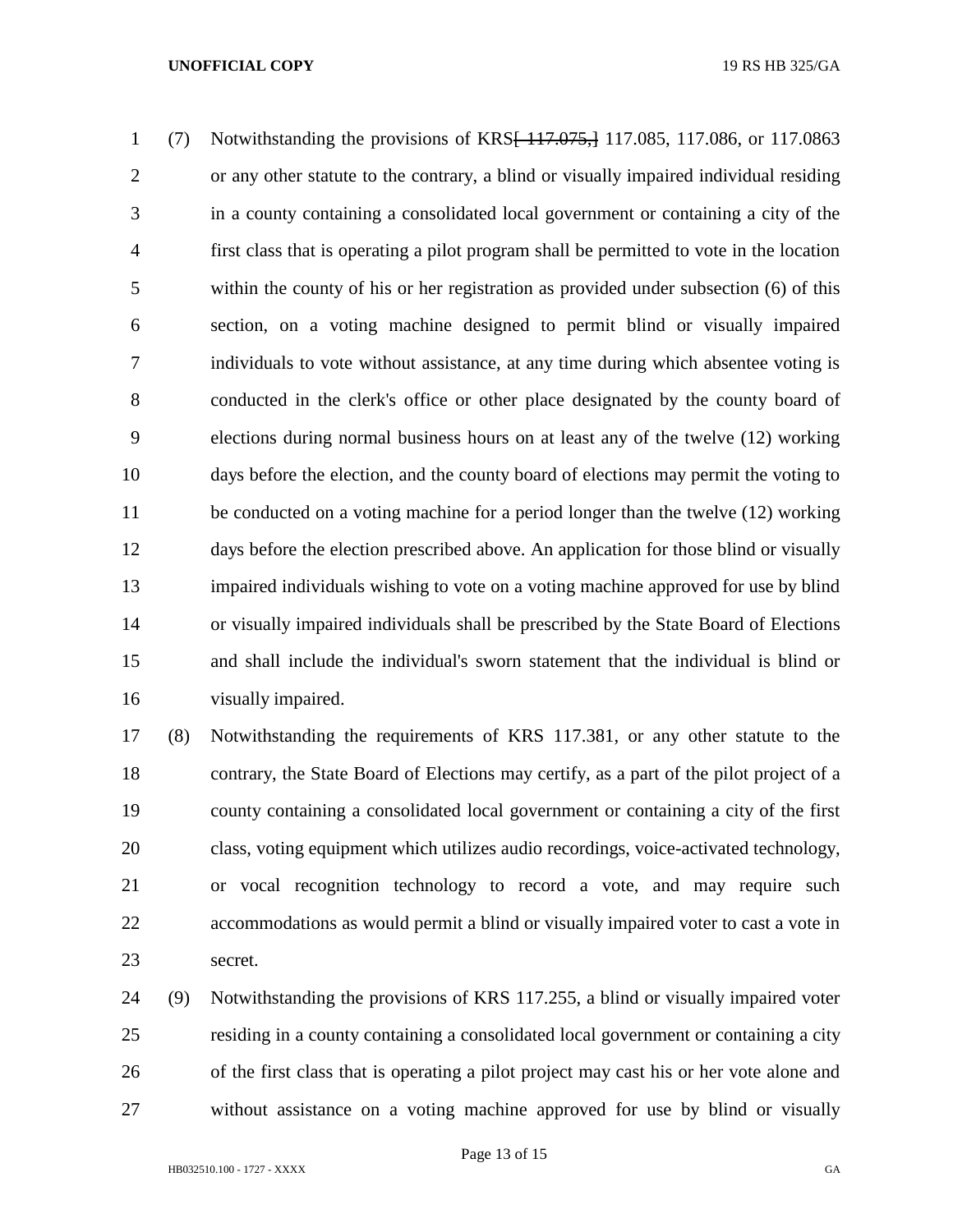- impaired individuals. However, the blind or visually impaired voter shall be instructed by the officers of election, with the aid of the instruction cards and the model, in the use of the machine, if the voter so requests.
- (10) Nothing in this section shall impair the right of any qualified voter under KRS 117.255 to receive assistance and vote according to the procedures specified in that section.

7 Section 6. KRS 117A.060 is amended to read as follows:

- (1) A covered voter who is registered to vote in the Commonwealth of Kentucky may apply for a military-overseas ballot using either the regular absentee ballot application in use in the voter's jurisdiction under KRS 117.085 or the federal postcard application or the application's electronic equivalent.
- (2) A covered voter who is not registered to vote in the Commonwealth of Kentucky may use a federal postcard application or the application's electronic equivalent to apply simultaneously to register to vote under KRS 117A.050 and for a military-overseas ballot.
- (3) The Secretary of State shall ensure that the electronic transmission system described in KRS 117A.030(4) is capable of accepting the submission of both a federal postcard application and any other approved electronic military-overseas ballot application sent to the appropriate election official. The covered voter may use the electronic transmission system or any other approved method to apply for a military-overseas ballot.
- (4) A covered voter may use the declaration accompanying a federal write-in absentee ballot as an application for a military-overseas ballot simultaneously with the submission of the federal write-in absentee ballot, if the declaration is received by the appropriate election official by the close of business hours seven (7) days before the election.
- (5) To receive the benefits of this chapter, a covered voter shall inform the appropriate